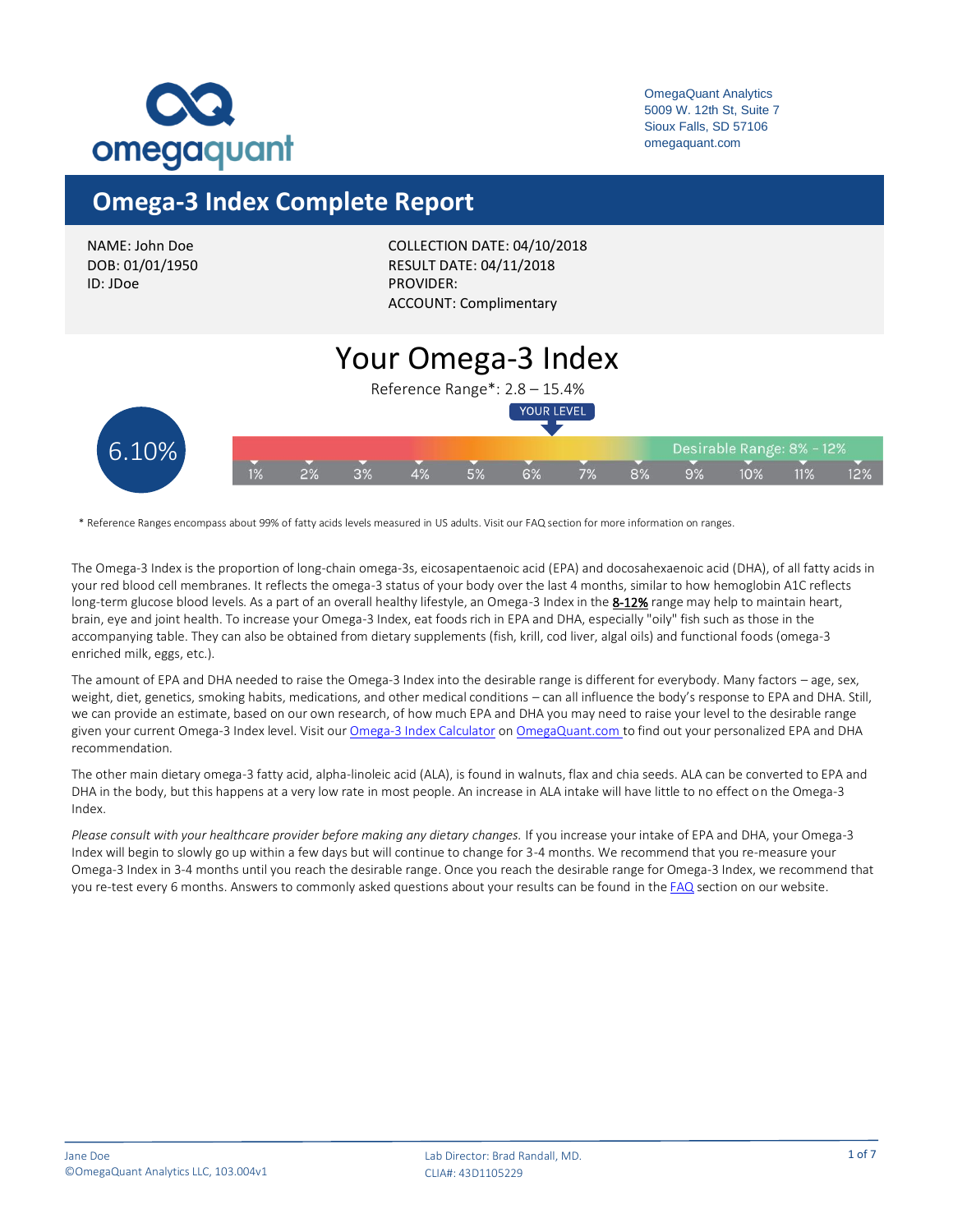

### **Omega Ratios Report**



\* Reference Ranges encompass about 99% of fatty acids levels measured in US adults. Visit our FAQ section for more information on ranges.

Omega-6:Omega-3 (n6:n3) ratio is calculated by dividing the sum of seven omega-6 fatty acids by the sum of four omega-3 fatty acids in whole blood. Only one omega-6 fatty acid, arachidonic acid (AA), and one omega-3 fatty acid, eicosapentaenoic acid (EPA), make up the AA:EPA ratio. The desirable range for the Omega-6:Omega-3 ratio is 3:1 to 5:1, and the desirable range for the AA:EPA ratio is 2.5:1 - 11:1. The desirable ranges for the ratios were calculated to correspond to the desirable range for the Omega-3 Index due to the strong relationship between among these metrics.

Higher omega-3 blood levels are strongly related to improved health and longevity. Similarly, higher - not lower - blood levels of the main omega-6 fatty acid, linoleic acid, have been associated with better heart and metabolic health. AA blood levels alone are a poor predictor of health outcomes. There is considerable controversy regarding increased omega-6 intake and health; therefore, we propose to aim for a low ratio by raising omega-3 blood levels.

*Please consult with your healthcare provider before making any dietary changes.* The best way to lower both the Omega-6:Omega-3 and the AA:EPA ratios is to consume more omega-3 EPA and DHA from fish or supplements (see attached table). Omega-6 blood levels are less responsive to dietary changes than omega-3 blood levels. Therefore, we do not recommend lowering your intake of omega-6s as a strategy to correct these ratios, but rather raising your intake of EPA and DHA. It will take 3-4 months for these ratios to reach their new levels and we recommend re-testing at that time.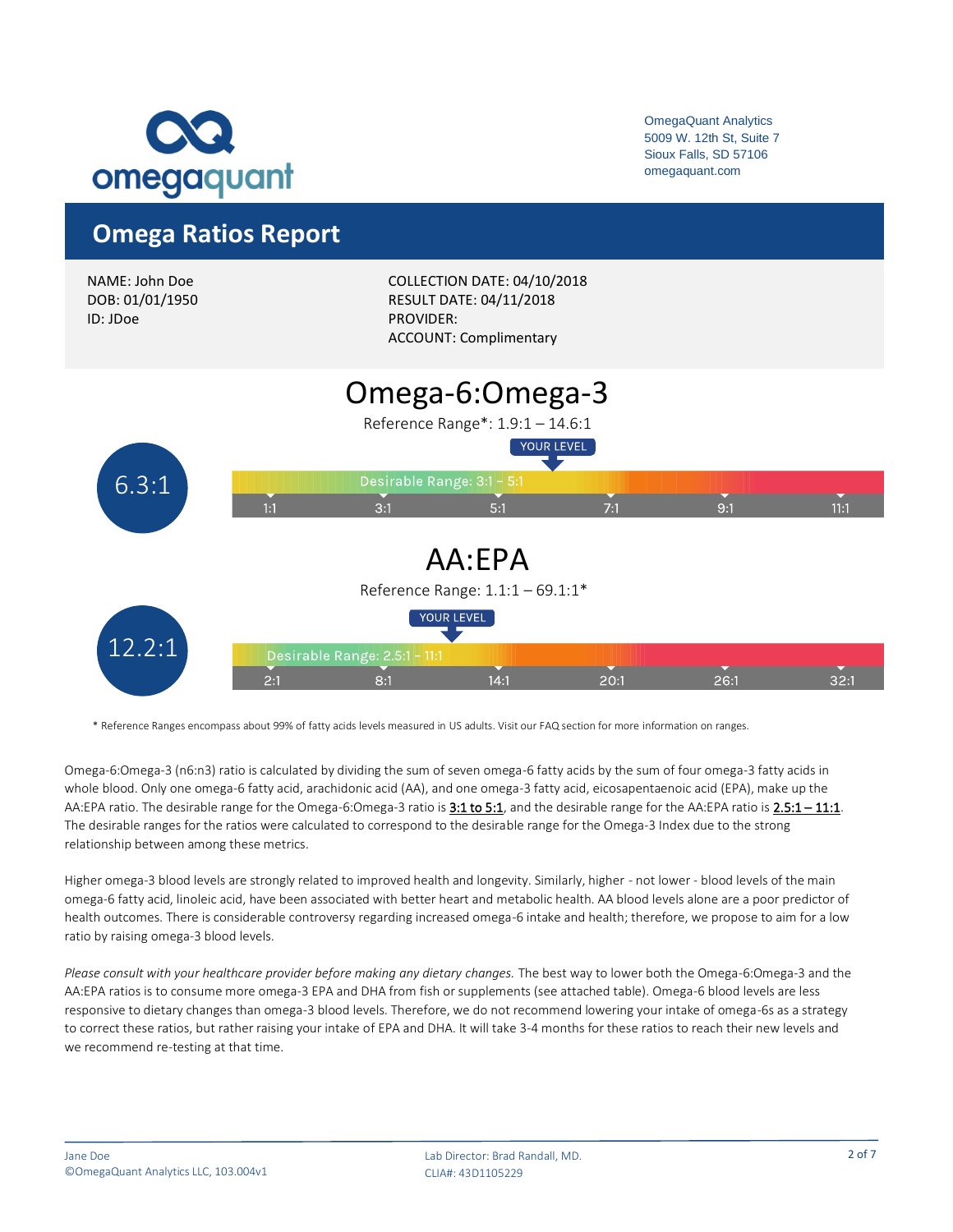

### **Trans Fat Index Report**

NAME: John Doe DOB: 01/01/1950 ID: JDoe

COLLECTION DATE: 04/10/2018 RESULT DATE: 04/11/2018 PROVIDER: ACCOUNT: Complimentary

#### Your Trans Fat Index Reference Range\*: 0.22 – 1.99% YOUR LEVEL Desirable Range: <1% 0.36% $1.5%$  $1\%$  $2^{\circ}$  $0.5%$  $O%$

\* Reference Ranges encompass about 99% of US adults. Visit ou[r FAQ](https://omegaquant.com/faq/) section for more info.

The Trans Fat Index is the percent of 18:1 and 18:2 *trans* fatty acids of total fatty acids in red blood cell membranes, and the desirable range is <1%. *Trans* fatty acids (or *trans* fats) in our blood come only from the food we eat because our bodies cannot make them. *Trans* fats in the diet come from two sources: 1) industrial production by the "partial hydrogenation" of vegetable oils, in which liquid oils are converted into solid fats to be used in processed foods, and 2) meat and milk products of ruminant animals, like cows and goats. The fatty acids that make up the Trans Fat Index were chosen because they were typically found in processed foods, but a small amount may come from ruminant sources.

Higher intakes of *trans* fats from processed foods have led to higher Trans Fat Index levels. High *trans* fat blood levels and intake have been strongly related to heart disease. As such, the World Health Organization (WHO) has called on all countries to remove *trans* fats from their food supplies by 2023, and many countries have already achieved this. The relationship between ruminant *trans* fats and heart disease is not as clear. The amount of ruminant *trans* fats typically present in meat and dairy are very low, so normal intakes of these foods probably will not result in a high Trans Fat Index.

Traditionally, *trans* fats were abundant in processed foods, like baked goods, chips, and microwave popcorn. As *trans* fats have been removed from the food supply, however, eating processed foods has become less connected to blood *trans* fat levels. For example, since 2009, the average Trans Fat Index measured at OmegaQuant has decreased by half (from 1.7% to 0.8%), and in 2017 more than half of the samples submitted to OmegaQuant have a Trans Fat Index of <1%. Still, if you ate a lot of processed food in the past, your Trans Fat Index may be elevated.

*Please consult with your healthcare provider before making any dietary changes.* If your Trans Fat Level is <1%, there is no need to change your diet. If your Trans Fat Level is >1%, you may still be releasing stored *trans* fats that have built up over the years. Eating less processed food ensures you will not be eating any "hidden" *trans* fats that may still be in the food supply. We recommend you re-test every 6 months until your levels are <1%.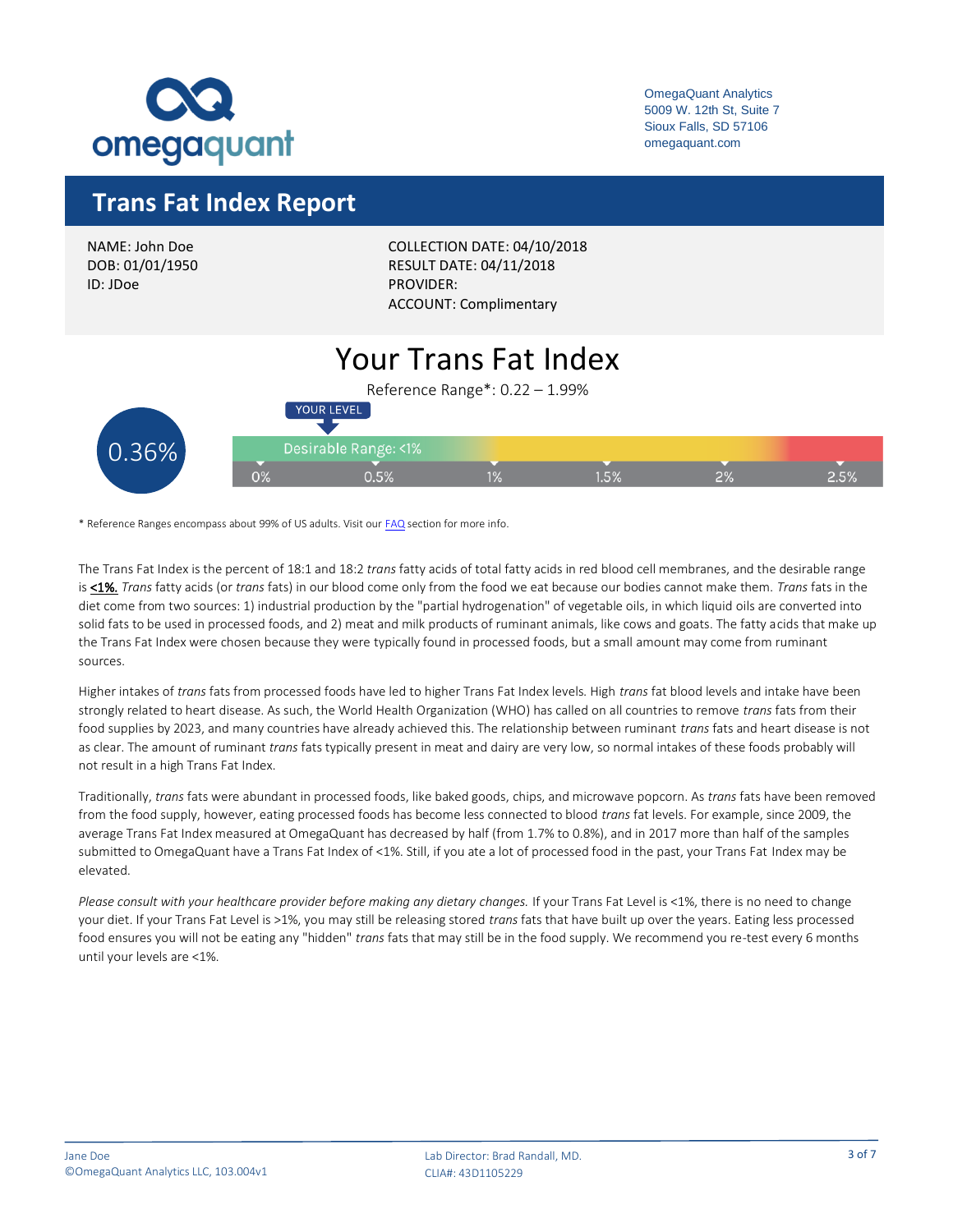

# **Complete Fatty Acid Report**

| NAME: John Doe  | COLLECTION DATE: 04/10/2018    |
|-----------------|--------------------------------|
| DOB: 01/01/1950 | <b>RESULT DATE: 04/11/2018</b> |
| ID: JDoe        | PROVIDER:                      |
|                 | ACCOUNT: Complimentary         |
|                 |                                |

| <b>Fatty Acid Group</b>         | <b>Whole Blood Level</b> | <b>Reference Range*</b> |
|---------------------------------|--------------------------|-------------------------|
| <b>Omega-3 Fatty Acids</b>      | 5.62%                    | $2.57 - 15.14%$         |
| Omega-3 Index                   | 6.10%                    | $2.80 - 15.4%$          |
| Alpha-Linolenic (18:3n3)        | 0.43%                    | $0.10 - 1.90\%$         |
| Eicosapentaenoic (EPA, 20:5n3)  | 0.85%                    | $0.14 - 6.92%$          |
| Docosapentaenoic-n3 (22:5n3)    | 0.99%                    | $0.53 - 2.81%$          |
| Docosahexaenoic (DHA, 22:6n3)   | 3.35%                    | $1.00 - 6.50%$          |
| <b>Omega-6 Fatty Acids</b>      | 35.41%                   | $24.85 - 44.15%$        |
| Linoleic (18:2n6)               | 22.00%                   | $14.0 - 31.3%$          |
| Gamma-Linolenic (18:3n6)        | 0.44%                    | $0.05 - 0.72%$          |
| Eicosadienoic (20:2n6)          | 0.19%                    | $0.10 - 0.43%$          |
| Dihomo-y-linolenic (20:3n6)     | 1.36%                    | $0.50 - 2.50%$          |
| Arachidonic (AA, 20:4n6)        | 10.34%                   | $5.0 - 14.8%$           |
| Docosatetraenoic (22:4n6)       | 0.81%                    | $0.30 - 2.50%$          |
| Docosapentaenoic-n6 (22:5n6)    | 0.27%                    | $0.08 - 0.83%$          |
| cis-Monounsaturated Fatty Acids | 23.55%                   | $15.65 - 31.82%$        |
| Palmitoleic (16:1n7)            | 1.62%                    | $0.13 - 2.90\%$         |
| Oleic (18:1n9)                  | 20.85%                   | $14.2 - 29.5%$          |
| Eicosenoic (20:1n9)             | 0.16%                    | $0.10 - 0.77%$          |
| Nervonic (24:1n9)               | 0.92%                    | $0.13 - 1.96%$          |
| <b>Saturated Fatty Acids</b>    | 35.00%                   | $29.89 - 42.10%$        |
| Myristic (14:0)                 | 1.13%                    | $0.10 - 2.45%$          |
| Palmitic (16:0)                 | 22.88%                   | $17.5 - 27.1%$          |
| Stearic (18:0)                  | 9.48%                    | $8.40 - 15.0%$          |
| Arachidic (20:0)                | 0.15%                    | $0.10 - 0.53%$          |
| Behenic (22:0)                  | 0.57%                    | $0.20 - 1.59%$          |
| Lignoceric (24:0)               | 0.79%                    | $0.20 - 1.92%$          |
| <b>Trans Fatty Acids</b>        | 0.45%                    | $0.30 - 2.02%$          |
| Trans Palmitoleic (16:1n7t)     | 0.09%                    | $0.10 - 2.45%$          |
| Trans Oleic (18:1t)             | 0.24%                    | $0.00 - 0.51%$          |
| Trans Linoleic (18:2n6t)        | 0.12%                    | $0.07 - 0.92%$          |
| Trans Fat Index                 | 0.36%                    | $0.22 - 1.99%$          |
| Ratios                          |                          |                         |
| AA:EPA                          | 12.2:1                   | $1.1:1 - 69.2:1$        |
| Omega-6:Omega-3                 | 6.3:1                    | $1.9:1 - 14.6:1$        |

\* Reference Ranges encompass about 99% of fatty acids levels measured in US adults. Visit ou[r FAQ](https://omegaquant.com/faq/) section for more information on ranges.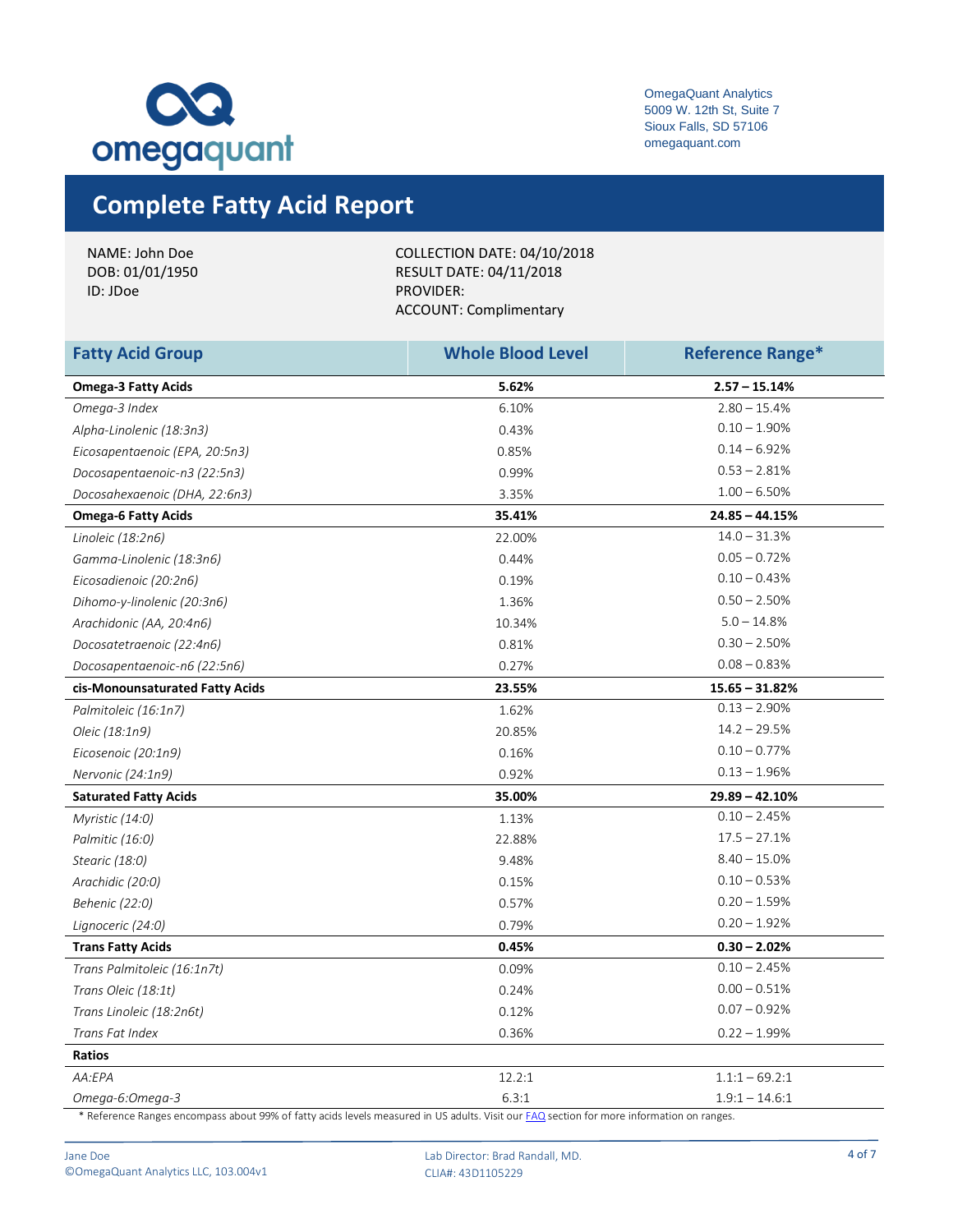

### **Complete Fatty Acid Report**

NAME: John Doe DOB: 01/01/1950 ID: JDoe

COLLECTION DATE: 04/10/2018 RESULT DATE: 04/11/2018 PROVIDER: ACCOUNT: Complimentary

*Using fatty acid profiles to assess health is a new and evolving field. There is not agreement in the scientific community on what many fatty acid levels "mean" for health. Besides the Omega-3 Index and Trans Fat Index, the additional fatty acid values provided here are primarily for your information. In addition, individual fatty acid values are from whole blood (including plasma, red and white blood cells), while the Omega-3 Index*  is a level of omega-3s in red blood cells specifically. Please consult with your healthcare provider before making any dietary changes based on *these results.* 

### Omega-3 Fatty Acids

The four omega-3 fatty acids reported here include the "plant" omega-3 (alpha-linolenic acid, ALA) and the three "marine" omega-3s (EPA, DHA and DPA n-3). ALA is one of the two essential fatty acids in the diet, meaning, like a vitamin, we cannot make it and have to get it from our diet. An adequate intake of ALA is about 1.5 grams per day, which is about the average intake in the US. ALA comes primarily from soybean and canola oil (which are a component of many processed foods), but also specialty foods/oils are particularly rich sources, e.g., chia seed oil, flaxseed oil, black walnuts.

Technically, the marine fatty acids are not essential because they can be made from ALA by the body. However, the conversion process from ALA to EPA and DHA is very inefficient in most adults, which makes getting EPA and DHA from the diet important. We have created an Omega-3 Index [Calculator](https://omegaquant.com/omega-3-calculator/) on our website to help you figure out how much EPA and DHA you may need to consume in order to achieve an Omega-3 Index of 8%. Please note that the EPA and DHA values listed do not add up to the Omega-3 Index. This is because the EPA and DHA levels are from whole blood levels, and the Omega-3 Index is from red blood cells. At present, there is not enough research to recommend target blood levels for ALA or DPA n-3.

#### Omega-6 Fatty Acids

We measure levels of seven fatty acids in the omega-6 family, but linoleic (LA) and arachidonic acids (AA) make up the vast majority of the total omega-6 level. LA is an essential fatty acid, like ALA, and is the starting material for the synthesis of the other omega-6s. The level of LA in your blood is largely influenced by the amount of LA you eat. LA is found in foods ranging from processed foods to vegetable oils to seeds and nuts. The level of AA in the blood is more controlled by metabolism than LA, but a diet high in meat and eggs can slightly increase it. The other five omega-6 fatty acids are primarily determined by your body's metabolism and are less well studied. The adequate intake for LA as an essential fatty acid currently is set at 11-14 grams per day for women and 14-16 grams per day for men.

There is controversy regarding whether LA and AA (or omega-6s in general) are "good" or "bad" for our health. Some studies link higher intake of omega-6s to higher inflammation in the body, which is a part of many chronic disease processes. This is partially because AA is the starting material for the production of many pro-inflammatory molecules. Others disagree, noting that in many studies, higher amounts of LA in the diet or in the blood are associated with better heart and metabolic health. Clearly, more research is needed.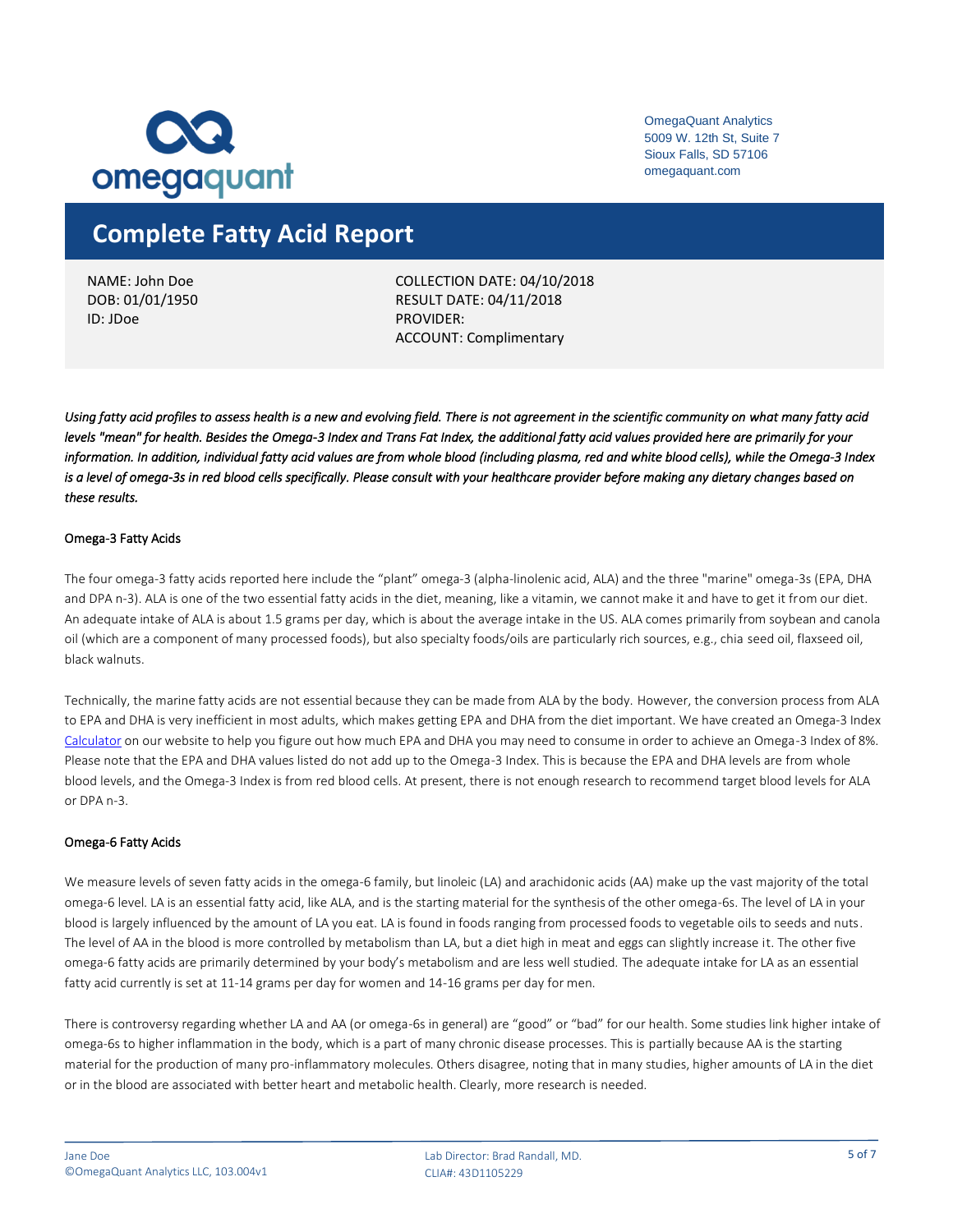

### **Complete Report**

NAME: John Doe DOB: 01/01/1950 ID: JDoe

COLLECTION DATE: 04/10/2018 RESULT DATE: 04/11/2018 PROVIDER: ACCOUNT: Complimentary

#### cis-Monounsaturated Fatty Acids ("Monos")

There are four fatty acids in this class, but 95% of "monos" are from one fatty acid, oleic acid. Oleic acid is in many vegetable oils, including olive, canola, safflower, sunflower, and soybean. It is a part of virtually everyone's diet, and it is also made by the body, i.e., it's not an "essential" fatty acid. Although found in relatively high amounts in the blood of people on a Mediterranean Diet (due to the large intake of olive oil), the relationship between blood oleic acid levels and health is somewhat controversial. We cannot provide a strong, research-based recommendation for a desirable blood oleic acid range or corresponding dietary advice to change levels. Because oleic acid levels come from both what you eat and what your body makes, it is difficult to change blood levels and it is unknown if simply changing them has any impact on your health.

The other fatty acid in this family that merits comment is palmitoleic acid. It is normally present at around 1% of total fatty acids in your blood, but it is being recognized as a marker of excess carbohydrates in the diet. High intakes of simple carbohydrates, e.g., sugar, white flour, corn syrup, etc., cause the body to make fatty acids, one of which is palmitoleic acid. Again, the research in this field is immature and does not allow for firm target values to be set. (Note: if you are taking a palmitoleic acid supplement, the relationship between carbohydrate intake and blood levels of this fatty acid becomes complex and hard to interpret.)

#### Saturated Fatty Acids

There are six saturated fatty acids in the OmegaQuant Complete Report. As with the other classes described above, the vast majority of saturated fatty acids are from two fatty acids: palmitic and stearic acid. Together they make up ~98% of the saturated fatty acids in the blood, with palmitic making up two-thirds of the total. Foods rich in saturated fatty acids are solids at room temperature, such as butter, shortening and lard. However, eating foods high in saturated fat does not cause an increase in whole blood saturated fatty acid levels, but excess carbohydrate intake can. Like palmitoleic acid, palmitic acid is both consumed and made by the body, especially when carbohydrate intake is high, so it is difficult to interpret the meaning of palmitic acid blood levels. Stearic acid does not appear to have any important health implications, but higher palmitic acid levels have been linked to poorer overall health.

#### Trans Fatty Acids

Refer to your Trans Fat Index report for information relating to these fatty acids.

### Ratios

Refer to your Omega Ratios report for information relating to these ratios.